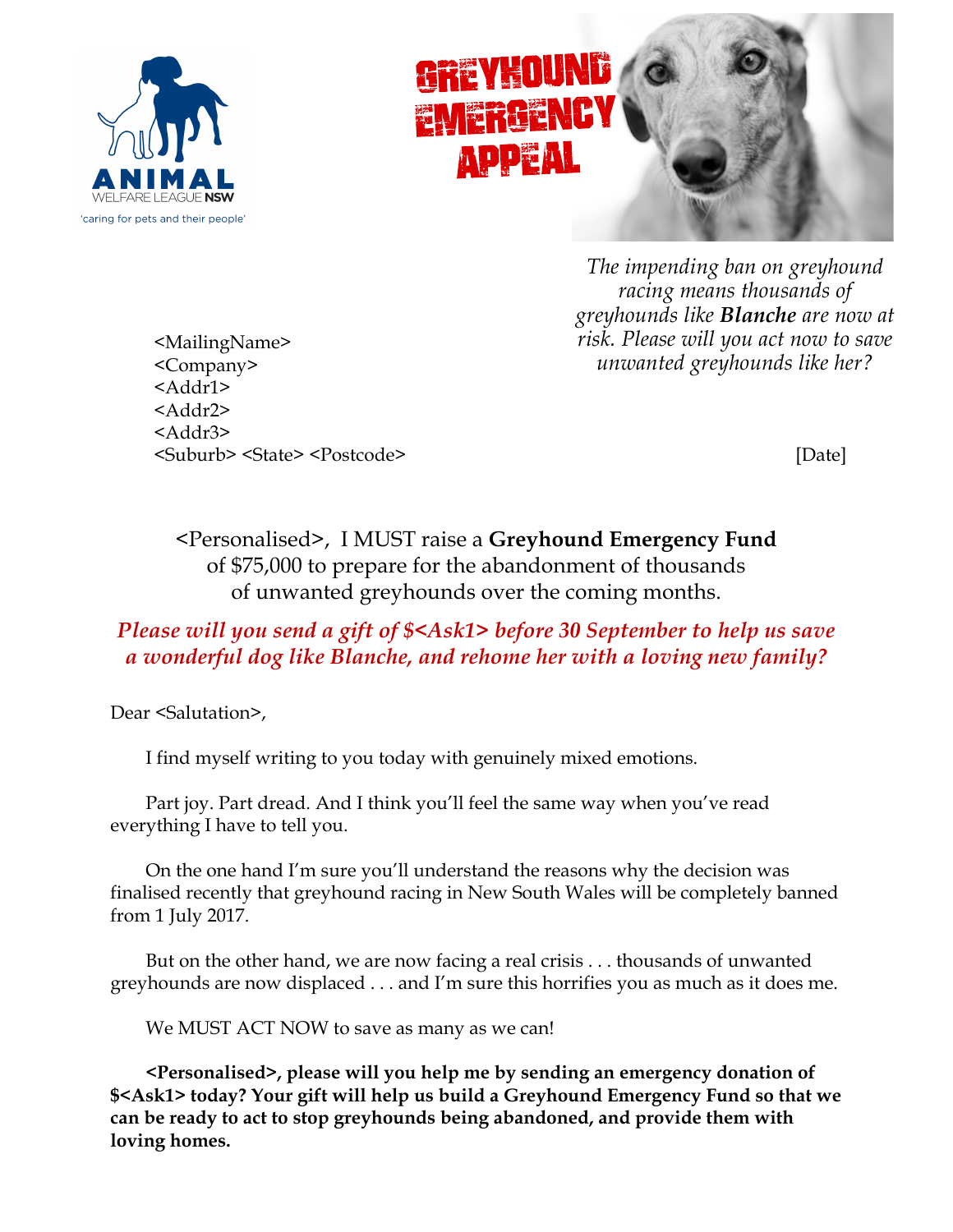I know I've only written to you recently, but the nature and depth of this greyhound emergency is so alarming that I really need to ask for your help again today.

As you may recall from the note I added to my last letter this is a genuine crisis in the making – it's already starting – and without your support, we simply won't be able to care for these animals.

## **My target for the Emergency Fund is \$75,000. And I need to raise it by Friday, 30 September to be ready in time to save every greyhound we can.**

It sounds ambitious to try raising so much in such a short space of time – but given the kindness and passion of our amazing family of supporters - of which you're such an integral part <Personalised> - I know that together we can do it.

When I think about greyhounds like Blanche, my stomach twists in knots knowing that so many more like her are coming our way.

You see, Blanche was abandoned for the simple reason that she wasn't fast enough! Can you imagine anyone giving up a dog just because she can't run fast enough?!

But this is nothing compared to what is coming.

Because the simple truth is that there are thousands of greyhound owners out there who only breed dogs as financial investments. Which means beautiful dogs like Blanche will be dumped, surrendered and abandoned *en-masse* as the greyhound industry begins to wind down.

In fact, it's already happening!

I fear for each and every one of these poor dogs.

If I cannot raise a \$75,000 Greyhound Emergency Fund in time, we won't be ready to act when the real crisis hits. This will mean dogs will slip through the net.

Many could be euthanased by state services unable to cope with a massive influx of dogs. Others will likely be abandoned in the bush to wander until they die of thirst or starvation.

I can't stand by and watch this happen <Personalised>!

And I'm sure you feel the same way.

## **So please will you send a life-saving emergency donation right away?**